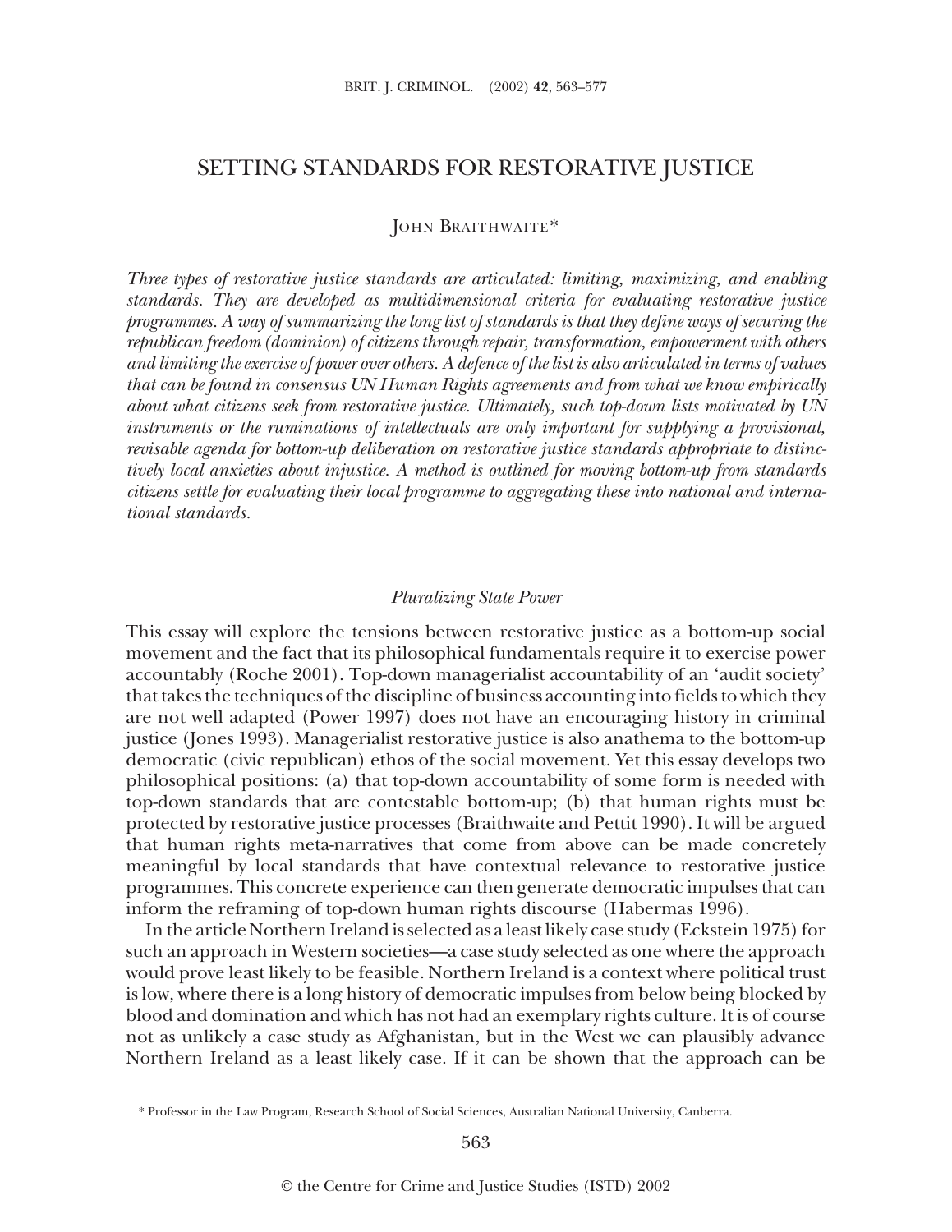developed in a feasible way in the least likely case, then the methodological idea is that the approach might have prospects of being robustly relevant in many contexts.

One of the reasons restorative justice gathers modest support in reformist politics is that many can identify with a commitment to combating oppressive state structures of inhumane reliance on prisons. It also involves empowering citizens with responsibility for matters that over the past few centuries came to be viewed as state responsibilities. For most restorative justice advocates, restorative justice is consequentialist philosophically, methodologically, and politically. The restorative method is to discuss consequences of injustices and to acknowledge them appropriately as a starting point toward healing the hurts of injustice and transforming the conditions that allowed injustice to flourish. Politically, if citizens can see that there are consequences for offenders in taking responsibility for dealing with all of this, they may see less need for punishment because 'something needs to be done' and punishment seems the natural thing to do with crime. Notwithstanding this consequentialism, many of the limits that retributivists regard as central are also found to be important standards of restorative justice. The article considers what those standards should be and how they should be refined. But if restorative justice is about shifting power to the people, surely reimposing the state to set standards for restorative justice shifts the power back to the state?

It may. And there is certainly a worry here, especially in contexts like Northern Ireland. In Northern Ireland, as in South Africa, Bougainville (Howley 2002) and other postconflict situations, all sides have their historical reasons for distrusting moves by the state that might disempower their people. Equally, there are historical reasons for the state to distrust paramilitary elements in civil society who they fear will use control of informal justice to sustain an armed tyranny over local communities. So we need state standards to render the empowerment of restorative justice robust. In popular justice throughout the ages we have seen all manner of disempowerment of minorities by majorities, of those without guns by those with guns (Abel 1981, 1982; Nader 1980). State-sanctioned human rights are vital for regulating the tyrannies of informal justice. They are also vital for regulating the tyrannies of the police, of state-sanctioned torture and violence, which in Northern Ireland have been considerable problems.

State standards can enable the deliberative democracy of the people or it can disable it. It all depends on what the standards are and how they are implemented. So we must get down to detail. But before we do that, it is worth mentioning that part of the genius of restorative justice as a policy idea is that many of its most precious ideals are invulnerable to state power. An example is Kay Pranis's (2000) great insight about how empowerment works with restorative justice. Pranis says we can tell how much power a person has by how many people listen to their stories. When the prime minister speaks from his podium many listen; when the pauper on a street corner mutters his stories we walk past. The deadly simple empowering feature of restorative justice here is that it involves listening to the stories of victims and accused offenders, both groups which the criminological literature shows to be disproportionately poor, powerless and young (Hindelang *et al*. 1978; Braithwaite and Biles 1984). The empirical evidence is that women's voices are actually slightly more likely to be heard in restorative justice conferences than men's voices (Braithwaite 2002: ch. 5), a very different reality from the voices that are heard in the corridors of state power and judicial power. Pranis's point is that by the simple fact of listening to their story we give them power. So long as the core listening principle of restorative justice is retained, this kind of empowerment cannot be threatened by state standards.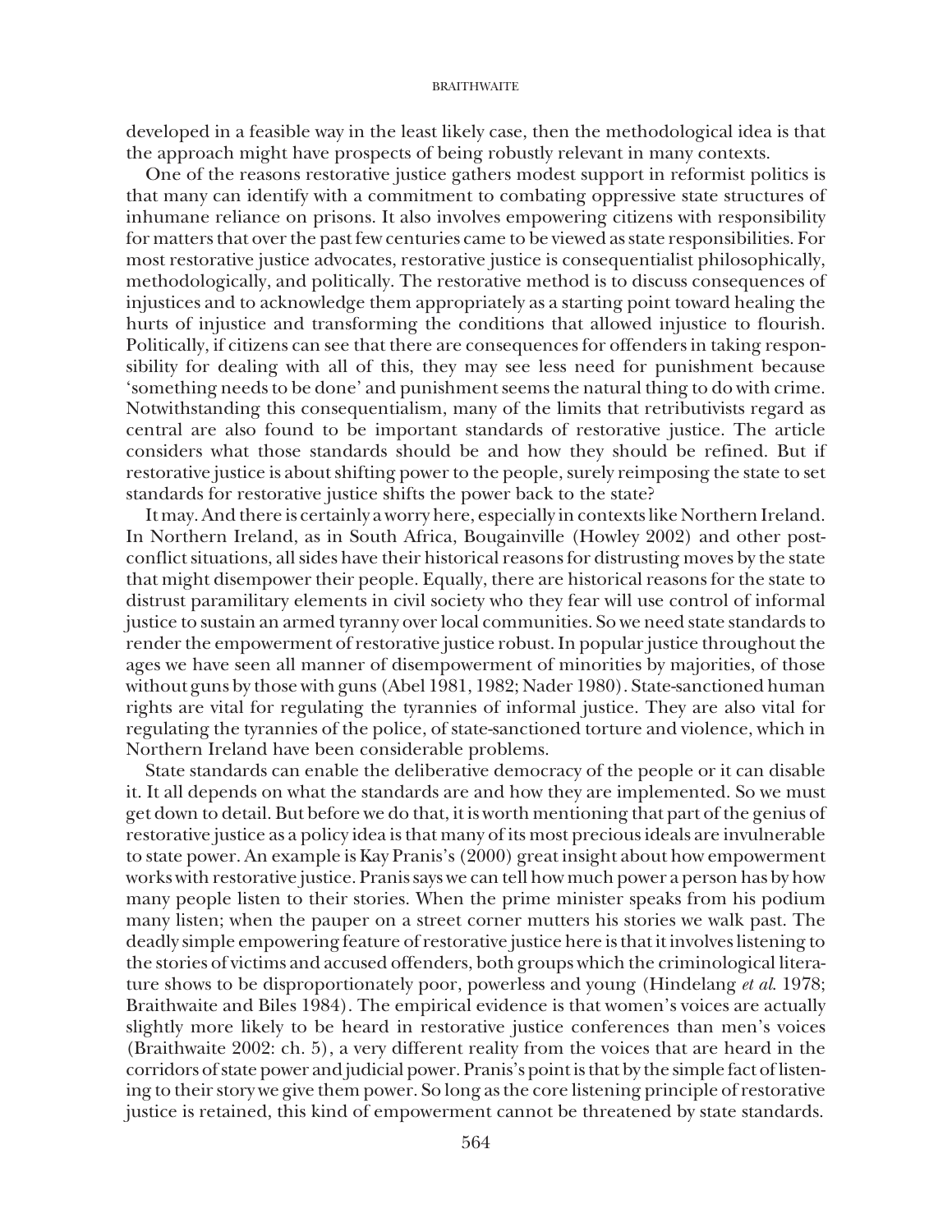## *Dangers in Standards*

While it is good that we are now having debates on standards for restorative justice, it is a dangerous debate. Accreditation for mediators that raises the spectre of a Western accreditation agency telling an Aboriginal elder that a centuries-old restorative practice does not comply with the accreditation standards is a profound worry. We must avert accreditation that crushes indigenous empowerment.

We should also worry about standards that are so prescriptive that they inhibit restorative justice innovation. We are still learning how to do restorative justice well. The healing edge programmes today involve real advances over those of the 1990s and the best programmes of the 1990s made important advances over those of the 1980s. We should even worry about regulatory proposals that are highly prescriptive about how we should define what a standard or a principle of restorative justice is, or which matters should be formulated as rights that are guarantees that should never be breached. I am not sure we have learnt enough yet about what happens in restorative processes to be ready for such prescription.

We must be careful in how we regulate restorative justice now so that in another decade we will be able to say again that the healing edge programmes are more profoundly restorative than those of today. Unthinking enforcement of standards is a new threat to innovating with better ways of doing restorative justice. It is a threat because evaluation research on restorative justice is at such a rudimentary stage that our claims about what is good practice and what is bad practice can rarely be evidence-based.

At the same time, there is such a thing as practice masquerading as restorative justice that is outrageously poor—practice that would generate little controversy among criminologists that it was unconscionable, such as the conference discussed in the next section where a child agreed to wear a t-shirt announcing 'I am a thief'. Such practices are an even greater threat to the future of restorative justice. So we have no option but to do something about them through a prudent standards debate. We can craft open-textured restorative justice standards that allow a lot of space for cultural difference and innovation while giving us a language for denouncing uncontroversially bad practice. This contribution to the standards debate will be a modest one that will not seek to be exhaustive in defining the issues standards must address.

## *The Principle of Non-Domination*

From my civic republican perspective (Braithwaite and Pettit 1990; Pettit 1997), a fundamental standard is that restorative processes must seek to avoid domination. We do see a lot of domination in restorative processes, as we do in all spheres of social interaction. But a programme is not restorative if it fails to be active in preventing domination. What does this mean in practice? It means that if a stakeholder wants to attend a conference or circle and have a say, they must not be prevented from attending. If they have a stake in the outcome, they must be helped to attend and speak. This does not preclude special support circles for just victims or just offenders; but it does mandate institutional design that gives every stakeholder a meaningful opportunity to speak and be heard. Any attempt by a participant at a conference to silence or dominate another participant must be countered. This does not mean the conference convenor has to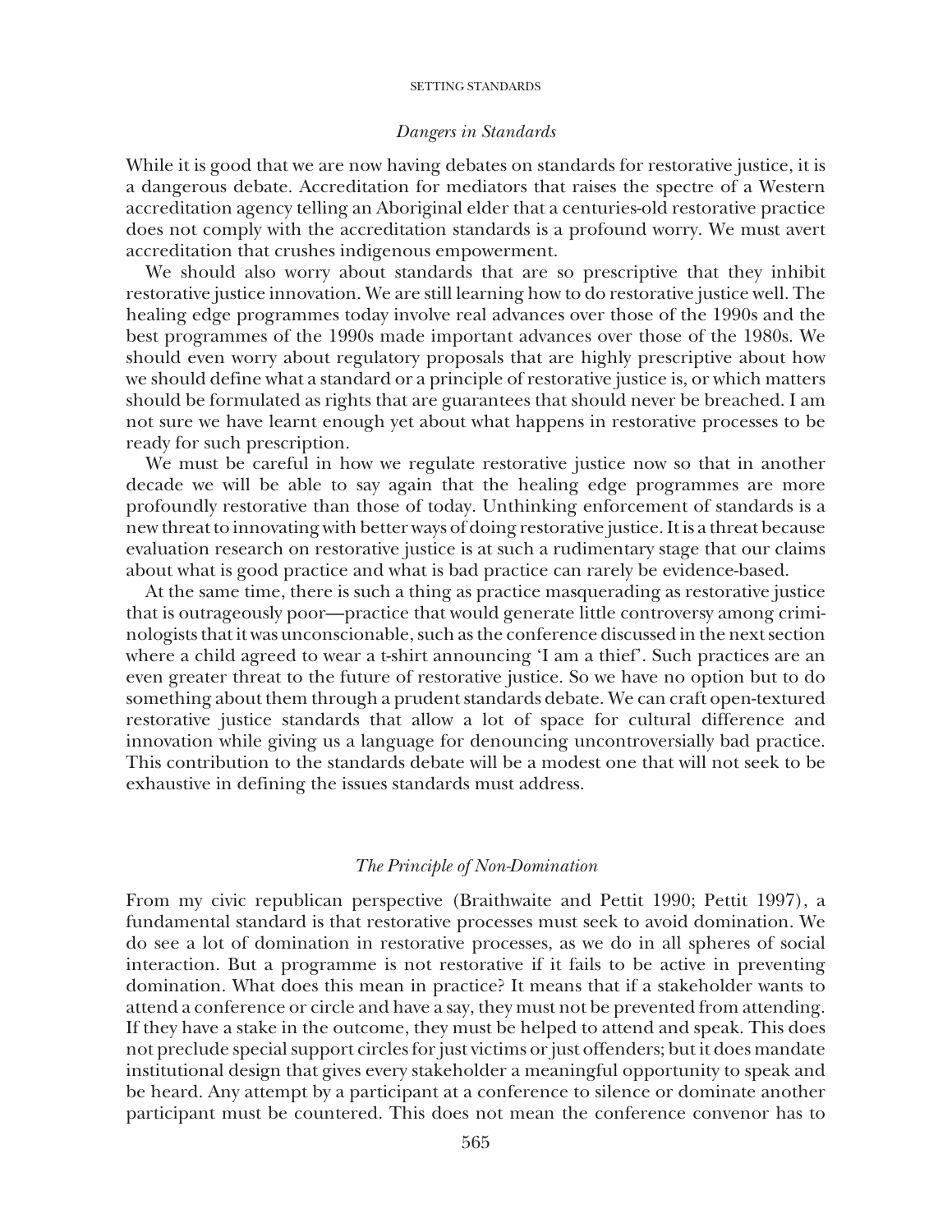intervene. On the contrary, it is better if other stakeholders are given the space to speak up against dominating speech. But if domination persists and the stakeholders are afraid to confront it, then the convenor must confront it by specifically asking to hear more from the voice that is being subordinated.

Often it is rather late for confronting domination once the restorative process is under way. Power imbalance is a structural phenomenon. It follows that restorative processes must be structured so as to minimize power imbalance. Young offenders must not be led into a situation where they are upbraided by a 'roomful of adults' (Haines 1998). There must be adults who see themselves as having a responsibility to be advocates for the child, adults who will speak up. If this is not accomplished, a conference or circle can always be adjourned and reconvened with effective supporters of the child in the room. Similarly, we cannot tolerate the scenario of a dominating group of family violence offenders and their patriarchal defenders intimidating women and children who are victims into frightened silence. When risks of power imbalance are most acute our standards should expect of us a lot of preparatory work to restore balance both backstage and frontstage during the process. Organized advocacy groups have a particularly important role when power imbalances are most acute. These include women's and children's advocacy groups when family violence is at issue (Strang and Braithwaite 2002), environmental advocacy groups when crimes against the environment by powerful corporations are at issue (Gunningham and Grabosky 1998).

Of course, holding the threat of a punishment beating, of kneecapping, over the head of a person is an intolerable violation of the principle of non-domination. Common ground among all the restorative justice initiatives in Northern Ireland seems to be to transcend this particular form of domination, though there are competing visions of how to accomplish this. While I am in no position to adjudicate these competing visions, I would like to submit the principle of non-domination and the values that flow from it as a values framework for the debate.

Due process is perhaps the major domain where there have been calls for standards. It seems reasonable that offenders put into restorative justice programmes be advised of their right to seek the advice of a lawyer on whether they should participate in the programme. Perhaps this would be an empty international standard in poorer nations where lawyers are not in practical terms affordable or available for most criminal defendants. But wealthier nations like the United Kingdom can afford higher standards on this issue. Arresting police officers who refer cases to restorative justice processes should be required to provide a telephone number of a free legal advice line on whether agreeing to the restorative justice process is prudent.

In no nation does it seem appropriate for defendants to have a right for their lawyer to represent them during a restorative justice process. Part of the point of restorative justice is to transcend adversarial legalism, to empower stakeholders to speak in their own voice rather than through legal mouthpieces who might have an interest in polarizing a conflict. A standard that says defendants or victims have a right to have legal counsel present during a restorative justice process seems sound. But a standard that gives legal counsel a right to speak at the conference or circle seems an unwarranted threat from the dominant legal discourse to the integrity of an empowering restorative justice process. This does not mean banning lawyers from speaking under any circumstances; if all the participants agree they should hear some expert opinion from a lawyer then that opinion should certainly be invited into the circle. Moreover, I have argued that where lawyers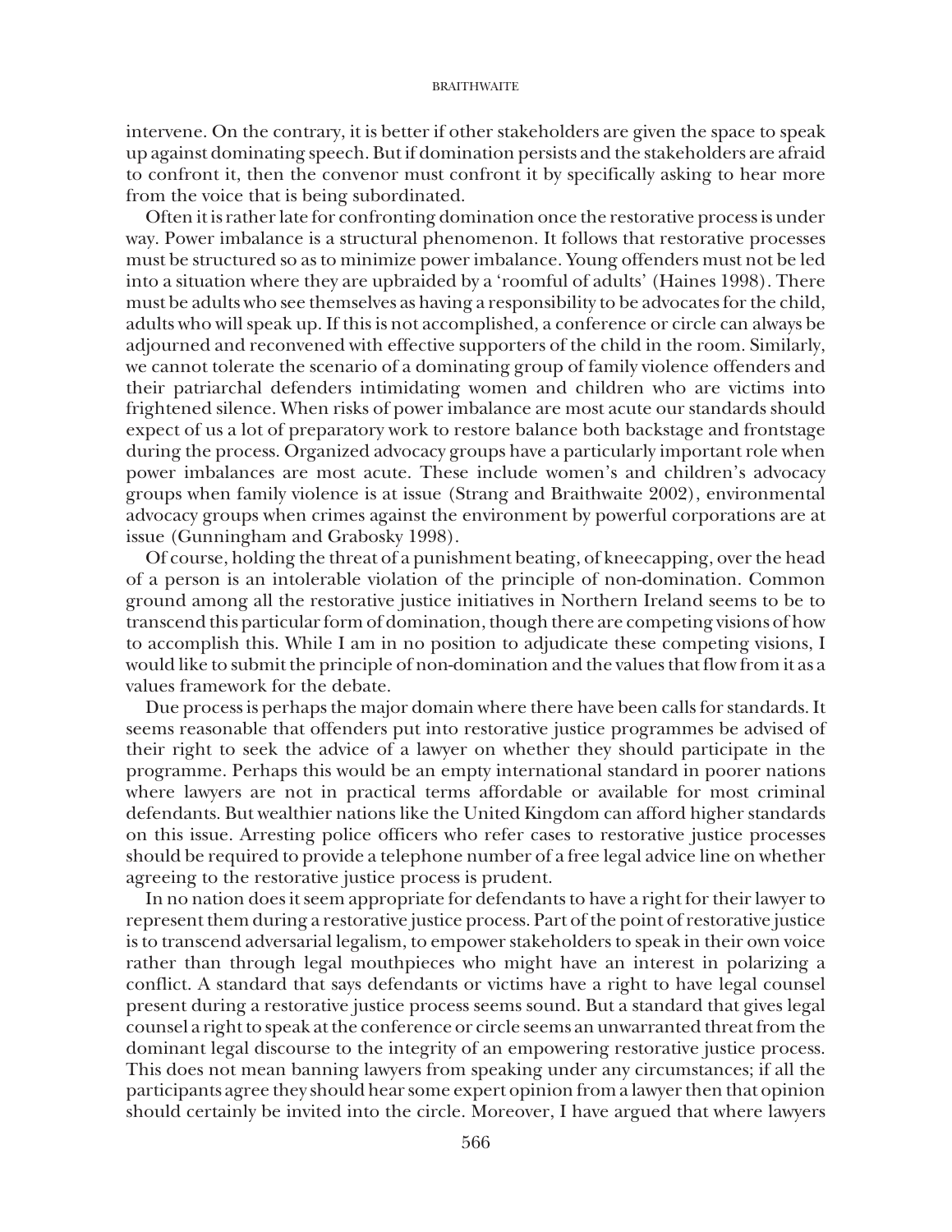have signed a collaborative law agreement and been trained in collaborative law values and methods, there may be special virtue in hearing from them (Braithwaite 2002:  $250-1$ ).

The most important way that the criminal justice system must be constrained against being a source of domination over the lives of citizens is that it must be constrained against ever imposing a punishment beyond the maximum allowed by law for that kind of offence. It is therefore critical that restorative justice never be allowed to undermine this constraint. Restorative justice processes must be prohibited from ever imposing punishments that exceed the maximum punishment the courts would impose for that offence. As someone who believes that restorative justice processes should be about reintegrative shaming and should reject stigmatization, it seems important to prohibit any degrading or humiliating form of treatment. We had a conference in Canberra where all the stakeholders agreed it was a good idea for a young offender to wear a t-shirt stating 'I am a thief'. This sort of outcome should be banned.

Another critical, albeit vague, standard is that restorative justice programmes must be concerned with the needs and with the empowerment not only of offenders, but also of victims and affected communities. Programmes where victims are exploited as props for programmes that are oriented only to the rehabilitation of offenders are morally unacceptable (Braithwaite 2002: ch. 5). Deals that are win-win for victims and offenders but where certain other members of the community are serious losers, worse losers whose perspective is not even heard, are morally unacceptable. The key principle here is equal concern for all stakeholders. The most important way to manifest that concern is through respectful listening, which is also the obverse of banning disrespectful or humiliating, degrading ways of reacting or punishing.

The right to appeal must be safeguarded (Brown 1994; Warner 1994). Whenever the criminal law is a basis for imposing sanctions in a restorative justice process, offenders must have a right of appeal against those sanctions to a court of law. That said, not all of the accountability mechanisms of criminal trials seem appropriate to the philosophy of restorative justice. For example, if we are concerned about averting stigmatization and assuring undominated dialogue, we may not want conferences or circles to be normally open to the public. But if that is our policy, it seems especially important for researchers, critics, journalists, political leaders, judges, colleagues from restorative justice programmes in other places, to be able to sit in on conferences or circles (with the permission of the participants) so there can be informed public debate and exposure of inappropriate practices. Most importantly, it is critical that restorative justice processes can be observed by peer reviewers whose job it is to report on compliance with the kinds of standards I will discuss.

# *International Standards*

In general, UN Human Rights instruments give quite good guidance on the foundational values and rights restorative justice processes ought to observe. The first clause of the Preamble of the Universal Declaration that most states have ratified is:

Whereas recognition of the inherent dignity and of the equal and inalienable rights of all members of the human family is the foundation of freedom, justice and peace in the world . . .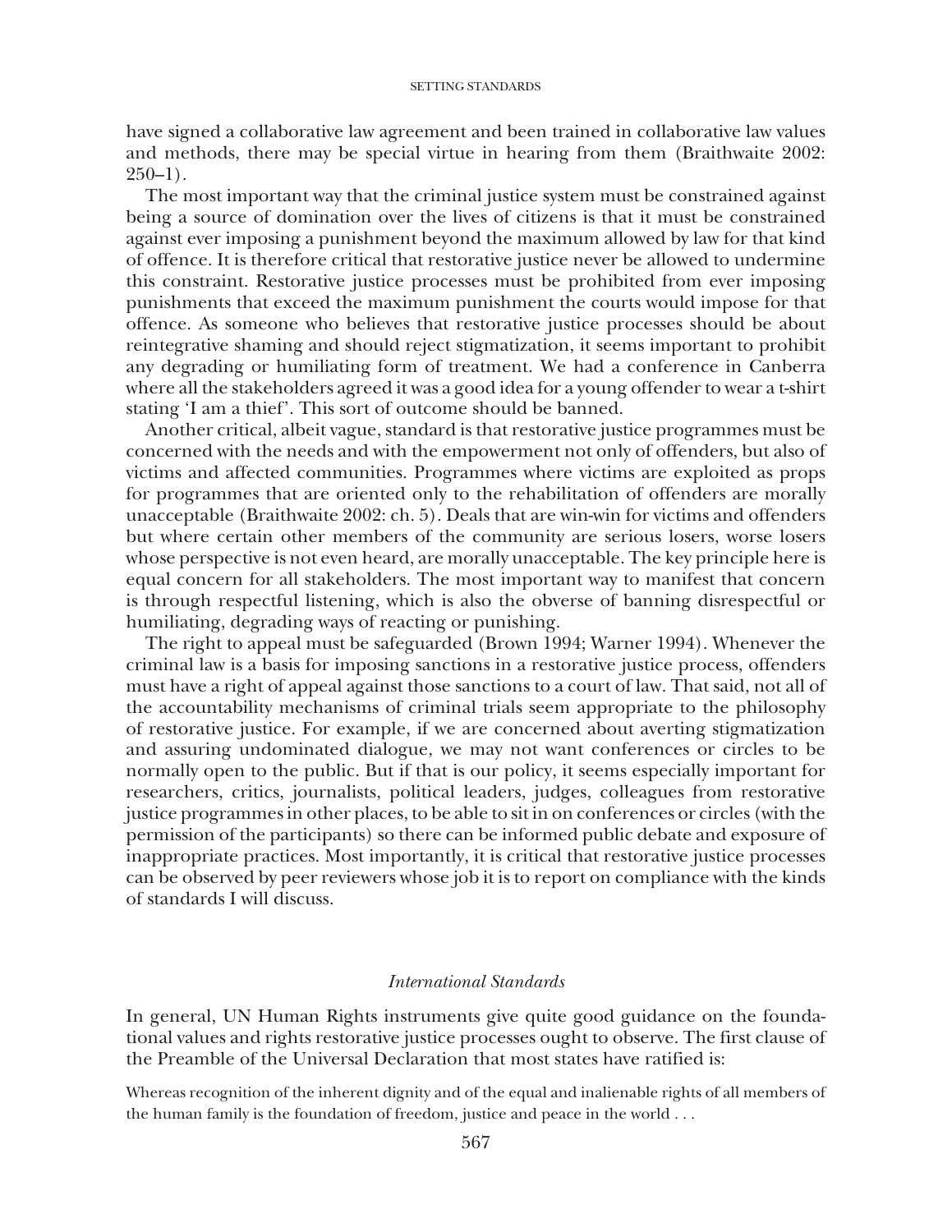Obviously freedom, justice and peace have a lot of appeal to someone who values republican freedom to frame the pursuit of justice and peacemaking in restorative justice. In its 30 Articles the Universal Declaration defines a considerable number of slightly more specific values and rights that seem to cover many of the things we look to restore and protect in restorative justice processes. These include a right to protection from having one's property arbitrarily taken (Article 17), a right to life, liberty and security of the person (Article 3), a right to health and medical care (Article 25) and a right to democratic participation (Article 21).

From the restorative justice advocate's point of view, the most interesting Article is 5: 'No one shall be subjected to torture or to cruel, inhuman or degrading treatment or punishment.' Of course, all states have interpreted Article 5 in a most permissive and unsatisfactory way from a restorative justice point of view. The challenge for restorative justice advocates is to take the tiny anti-punitive space this Article creates in global human rights discourse and expand its meaning over time so that it increasingly acquires a more restorative interpretation. This is precisely how successful NGO activists have globalized progressive agendas in many other arenas—starting with a platitudinous initial rights framework and injecting progressively less conservative and more specific meanings into that framework agreement over time (Braithwaite and Drahos 2000: 619–20).

We can already move to slightly more specific and transformative aspirations within human rights discourse by moving from the Universal Declaration of 1948 to the less widely ratified International Covenant on Economic, Social and Cultural Rights of 1976 and the International Covenant on Civil and Political Rights of 1966. The former, for example, involves a deeper commitment to 'self-determination' and allows in a commitment to emotional wellbeing under the limited rubric of a right to mental health. The 1989 Second Optional Protocol of the Covenant on Civil and Political Rights includes a commitment of parties to abolish the death penalty, something most restorative justice advocates would regard as an essential specific commitment. Equally most restorative justice advocates would agree with all the values and rights in the United Nations Declaration on the Elimination of Violence Against Women of 1993, the United Nations Standard Minimum Rules for Non-Custodial Measures of 1990 (the Tokyo Rules) and the Declaration of Basic Principles of Justice for Victims of Crime and Abuse of Power adopted by the General Assembly in 1985. The latter includes some relevant values not so well traversed in other human rights instruments such as 'restoration of the environment' (Article 10), 'compassion' (Article 4), 'restitution' (various Articles), 'redress' (Article 5) and includes specific reference to 'restoration of rights' (Article 8) and 'Informal mechanisms for the resolution of disputes, including mediation, arbitration and customary justice or indigenous practices' which 'should be utilized where appropriate to facilitate conciliation and redress for victims'. (Article 7).

# *A Proposal*

So a proposal for a starting framework for a debate on the content of restorative justice standards might take the values discussed above, all of which can be found in the UN human rights instruments I have discussed. From a civic republican perspective we can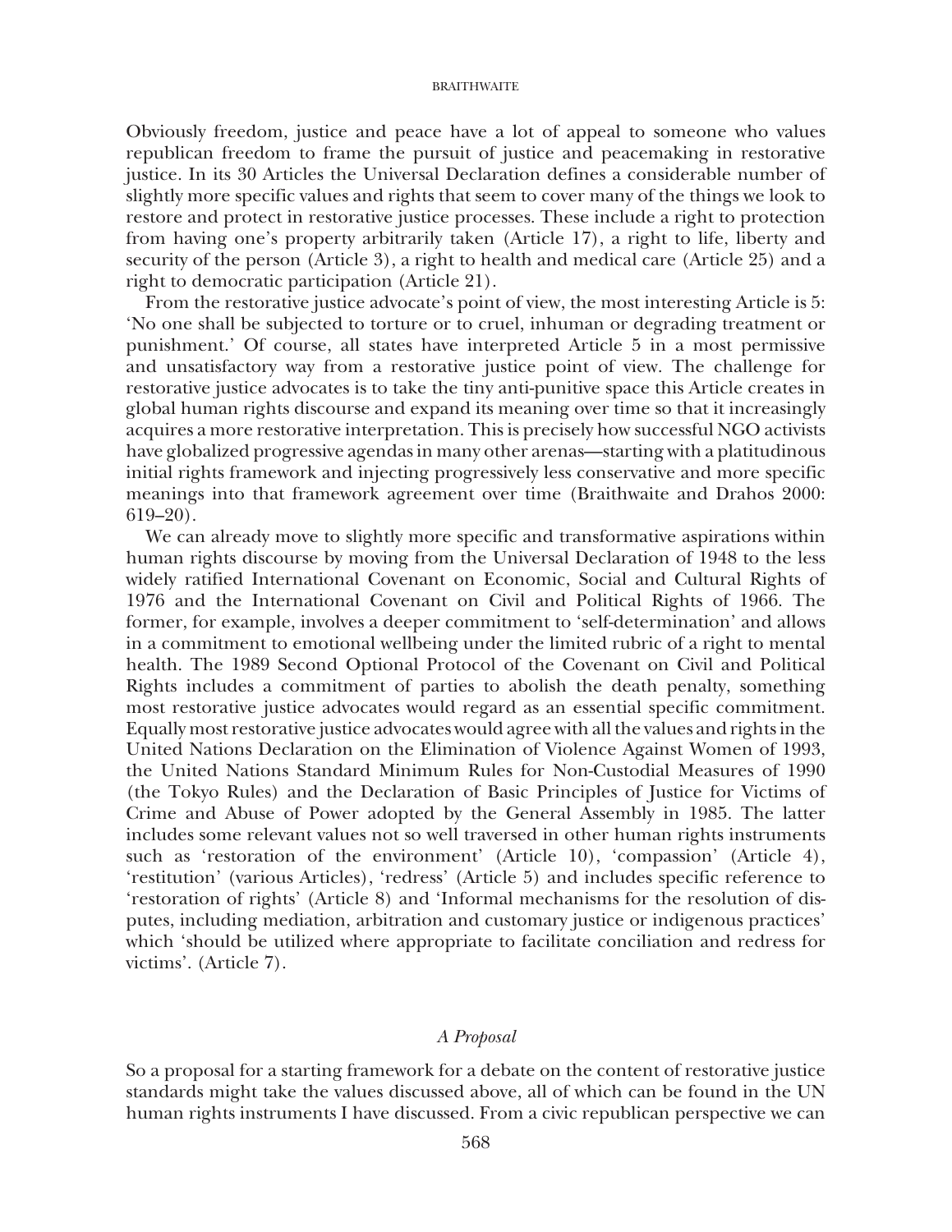distinguish constraining standards that specify precise rights and limits and maximizing standards which, while they might justify specific constraints, are also good consequences in themselves which we should want to maximize.

# *Constraining standards*

- Non-domination
- Empowerment
- Honouring legally specific upper limits on sanctions
- Respectful listening
- Equal concern for all stakeholders
- Accountability, appealability
- Respect for the fundamental human rights specified in the Universal Declaration of Human Rights, the International Covenant on Economic, Social and Cultural Rights, the International Covenant on Civil and Political Rights and its Second Optional Protocol, the United Nations Declaration on the Elimination of Violence Against Women and the Declaration of Basic Principles of Justice for Victims of Crime and Abuse of Power.

# *Maximizing standards*

- Restoration of human dignity
- Restoration of property loss
- Restoration of safety/injury/health
- Restoration of damaged human relationships
- Restoration of communities
- Restoration of the environment
- Emotional restoration
- Restoration of freedom
- Restoration of compassion or caring
- Restoration of peace
- Restoration of a sense of duty as a citizen
- Provision of social support to develop human capabilities to the full
- Prevention of future injustice.

Not only are these values that can be justified from the text of UN human rights instruments, as outlined above, they are also consistent with the empirical experience of what victims and offenders say they want out of restorative justice processes (see Strang 2000), at least at our present limited state of knowledge of these matters. The privileging of empowerment on the first list of standards we are constrained to honour means that stakeholders are empowered to tell their own stories in their own way to reveal whatever sense of injustice they wish to see repaired. This can mean at times quite idiosyncratic conceptions of justice that are not reflected in the second starting list of maximizing standards. The idea is that we must honour the standards on the constraining standards list, but that we are not constrained to accomplish always the standards on the maximizing standards list. Constraining standards (list 1) versus maximizing values (list 2)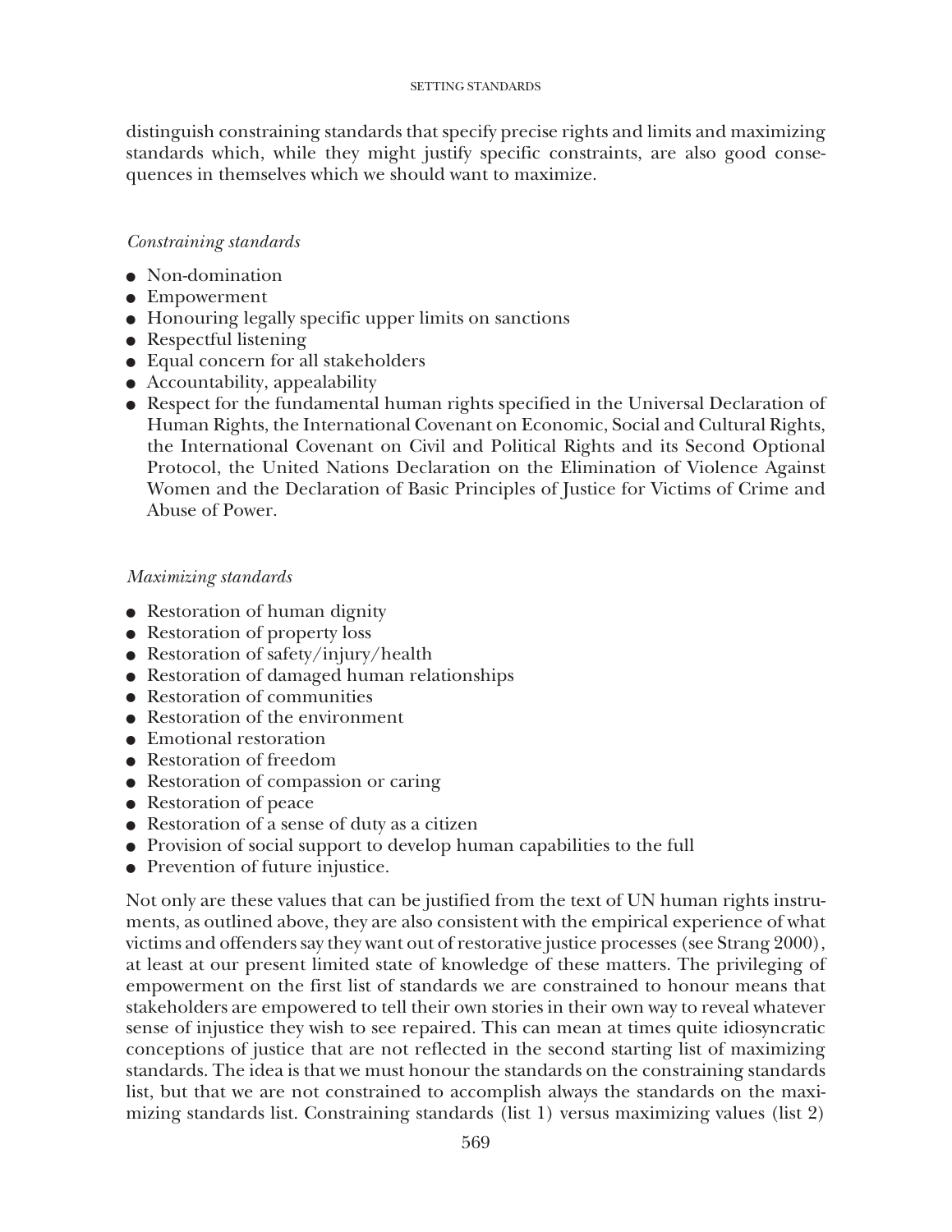against which we can evaluate the performance of restorative justice in comparison to its alternatives without always being required to honour the standard. With many types of crime, restoration of the environment, for example, will simply not be relevant, as will healing physical injuries not be relevant when a crime is non-violent. With the maximizing standards, the measure is not that they are always secured, but that they are more likely to be increased across a large number of cases that go into a restorative justice programme compared to cases that do not, and more likely to be increased after a restorative justice process than before. So they are certainly the stuff of useful yardsticks for evaluating restorative justice programmes.

Together these values imply parsimony in the use of punishment; together they say there are many positive approaches to regulation that we can consider before we consider our reluctant willingness to resort to punishment. The first 11 standards on the second priority list are different forms of healing that can all be justified in terms of values in the UN human rights instruments above and the empirical experience of what participants often say is the healing they want out of restorative justice processes. Beyond saying that, I will not mount a detailed defence of them. Obviously, there are many dimensions of a value like emotional restoration—some want relief from the emotion of fear, others from hate, others from shame, others vindication of their character.

The twelfth standard—providing social support to develop human capabilities to the full—is essential as a corrective to the concern that restorative justice may be used to restore an unjust status quo. The key design idea here is that regulatory institutions must be designed so as to nurture developmental institutions. Too often regulatory institutions stultify human capabilities, the design of punitive criminal justice systems being a classic example.

For the final standard, preventing future injustice, there are as many modalities of evaluation as forms of injustice. The one being most adequately researched at this time is prevention of future crime, an evaluation criterion that has shown progressively more encouraging results over the past three years (Braithwaite 2002: ch. 3).

## *Emergent standards*

- Remorse over injustice
- Apology
- Censure of the act
- Forgiveness of the person
- Mercy.

As a list of specific restorative values, the maximizing standards list is unsatisfactorily incomplete. The above list of what we will call emergent standards is nowhere to be found as values in these UN documents. The list of emergent standards differs from the earlier list of maximizing standards in a conceptually important way. It is not that the emergent values are less important than the maximizing values. When Desmond Tutu (1999) says 'No Future Without Forgiveness', many restorative justice advocates are inclined to agree. Forgiveness differs from say respectful listening as a value of restorative justice in the following sense. We actively seek to persuade participants that they ought to listen respectfully, but we do not urge them to forgive. It is cruel and wrong to expect a victim of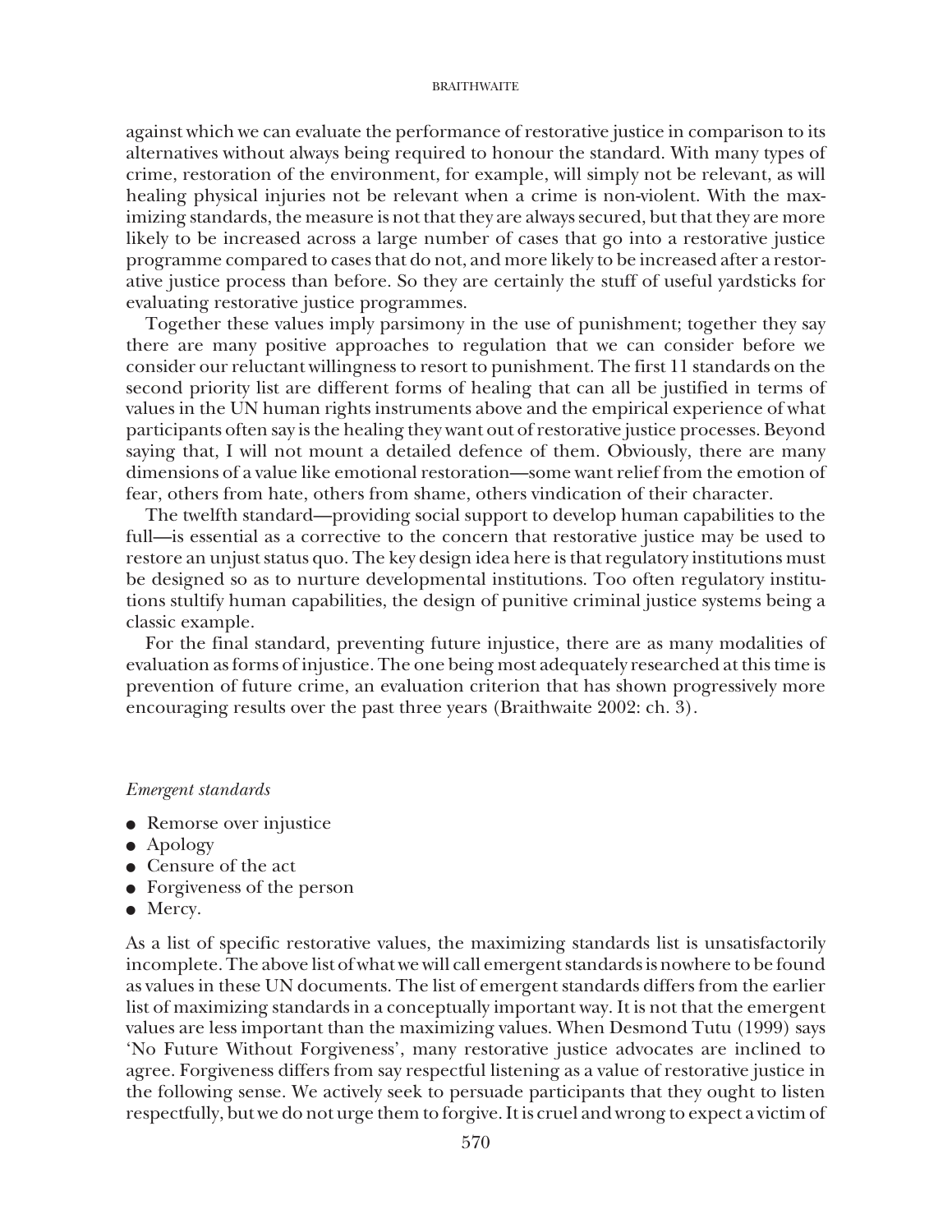crime to forgive.<sup>1</sup> Apology, forgiveness and mercy are gifts; they only have meaning if they well up from a genuine desire in the person who forgives, apologizes or grants mercy. Apart from it being morally wrong to impose such an expectation, we would destroy the moral power of forgiveness, apology or mercy to invite participants in a restorative justice process to consider proffering it during the process. People take time to discover the emotional resources to give up such emotional gifts. It cannot, must not, be expected. Similarly, remorse that is forced out of offenders has no restorative power. This is not to say that we should not write beautiful books like Tutu's on the grace that can be found through forgiveness. Nor does it preclude us evaluating restorative justice processes according to how much remorse, apology, forgiveness and mercy they elicit. Some might be puzzled as to why reintegrative shaming does not rate on my list of restorative values. It is not a value, not a good in itself; it is an explanatory dynamic that seeks to explain the conditions in which remorse, apology, censure of the act, forgiveness, mercy and many of the other values above occur. There is redundancy in listing remorse, apology and censure of the act because my theoretical position is that remorse and apology are the most powerful forms of censure since they are uttered by the person with the strongest reasons for refusing to vindicate the victim by censuring the injustice. However, when remorse and apology are not elicited it is imperative for other participants to vindicate the victim by censuring the act.

Let us clarify finally the distinctions among these three lists of standards of restorative justice. The constraining list are standards that must be honoured and enforced as constraints; the maximizing list are standards restorative justice advocates should actively encourage in restorative processes; the emergent list are values we should not urge participants to manifest—they are emergent properties of a successful restorative justice process. If we try to make them happen, they will be less likely to happen in a meaningful way.

Many will find these values vague, lacking specificity of guidance on how decent restorative practices should be run. Yet standards must be broad if we are to avert legalistic regulation of restorative justice that is at odds with the philosophy of restorative justice. What we need is deliberative regulation where we are clear about the values we expect restorative justice to realize. Whether a restorative justice programme is up to standard is best settled in a series of regulatory conversations (Black 1997, 1998) with peers and stakeholders rather than by rote application of a rulebook. That said, certain highly specific standards are so fundamental to justice that they must always be guaranteed—such as a right to appeal.

Yet some conventional rights, such as the right to a speedy trial as specified in the Beijing Rules for Juvenile Justice, can be questioned from a restorative perspective. One thing we have learnt from the victims' movement in recent years is that when victims have been badly traumatized by a criminal offence, they often need a lot of time before they are ready to countenance healing. They should be given the right to that time so long as it is not used as an excuse for the arbitrary detention of a defendant who has not been proven guilty.

<sup>&</sup>lt;sup>1</sup> As Martha Minow (1998: 17) puts it: 'Forgiveness is a power held by the victimized, not a right to be claimed. The ability to dispense, but also to withhold, forgiveness is an ennobling capacity, part of the dignity to be reclaimed by those who survive the wrongdoing.'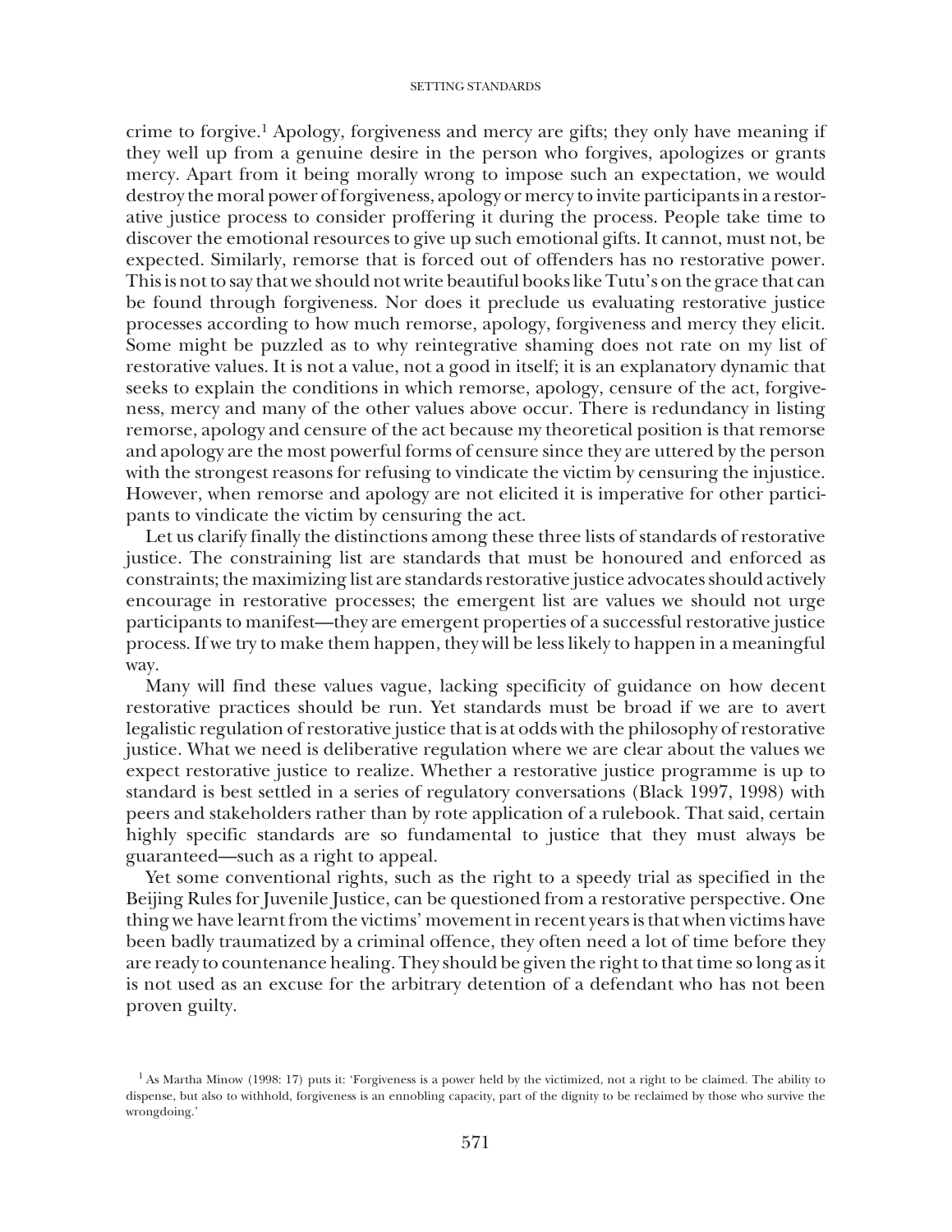This is an illustration of why at this point in history we need an international framework agreement on standards for restorative justice that is mainly a set of values for framing quality assurance processes and accountability in our pursuit of continuous improvement in attaining restorative justice values. There is some hope that the Committee of Experts established in pursuance of the Declaration of Vienna from the 2000 UN Congress on the Prevention of Crime and the Treatment of Offenders will accomplish precisely that.

## *Not Waiting for the United Nations*

At the local level what we need to think about is how to make the quality assurance processes and accountability work well. We don't have to wait for the United Nations for this. A local restorative justice initiative can take a very broad list of values, such as the ones I have tentatively advanced here, and use them as the starting point for a debate on what standards they want to see accomplished in their programme. A few discussion circles with all the stakeholders in the programme may be enough to reach a sufficient level of shared sensibility to make quality assurance and accountability work. Not every contested value or right has to be settled and written down. The unsettled ones can be earmarked for special observation in the hope that experiential learning will persuade one side of the debate to change their view or all sides to discover a new synthesis of views. I will illustrate with the restorative justice standards debate in Northern Ireland.

Northern Ireland actually has a more mature debate on standards and principles of restorative justice than any society I know. It is certainly a more sophisticated debate than in my home country of Australia. I suspect this is because Northern Ireland has a more politicized contest between state and civil society models of restorative justice than can be found in other places. Such fraught contexts are where there is the greatest risk of justice system catastrophes. But they also turn out to be the contexts with the richest prospects for rising to the political challenges with a transformative vision of restorative justice. During a short visit to Northern Ireland in 2000 I found the restorative justice programmes in both the Loyalist and Republican communities inspiring. Partly this is because of the courage and integrity of the community leaders involved and the reflective professionalism of those in the state who are open to restorative justice. I have been struck by the way so many ex-prisoners from both sides I met, who agree on very little politically, share remarkably similar restorative justice values. We saw them discover these shared values with other community leaders sitting in the same circle in a conference organized in Belfast by Kieran McEvoy and Harry Mika (2001). There is hope in this for Northern Ireland.

The drafting of local charters, as commended in the 'Blue Book' (Auld, Mika and McEvoy 1997) discussed in Harry Mika and Kieran McEvoy's paper (this issue, see also McEvoy and Mika 2001a, 2001b and Mika and McEvoy 2001), is consistent with the approach I commend here. So is the approach Greater Shankill Alternatives has developed through its local 'Principles of Good Practice' (drafted by Debbie Watters and Billy Mitchell). There are a lot of similarities between these principles (from the Loyalist community) and those articulated by the Republican community through statements such as the 'Standards and Values of Restorative Justice Practice' of Community Restorative Justice Ireland (from the Republican side). The latter has some distinctively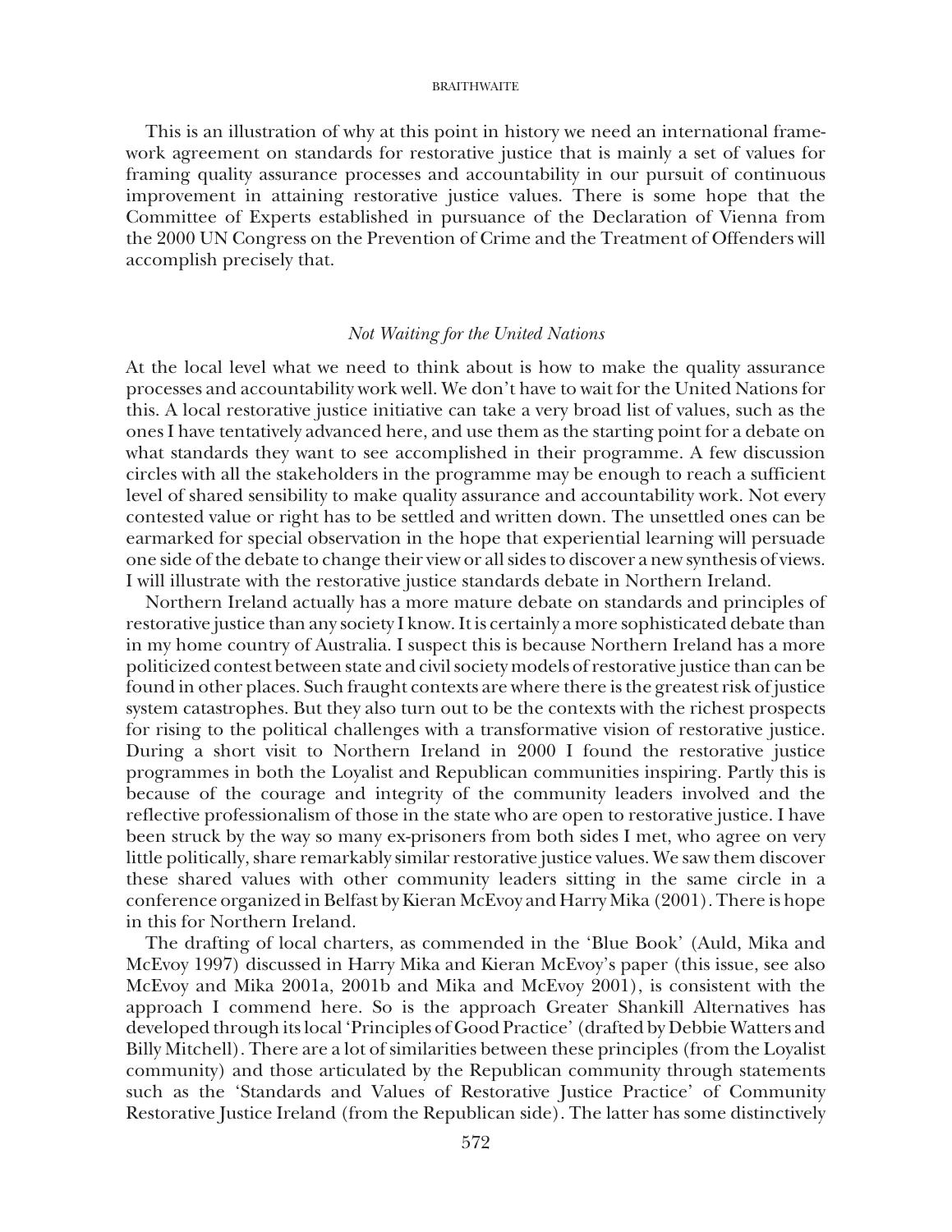interesting standards as well, such as 'flexibility of approach' and 'evaluation' (and both 'confidentiality' and 'transparency'). There is also indigenous distinctiveness in the proposal that key elements of the charters 'are slated to appear as large murals at strategic locations, in spaces that have traditionally been reserved for the political iconography that is well known within and outside Northern Ireland' (McEvoy and Mika, 2001b). For all the local distinctiveness, both the Republican and Loyalist charters have values that sit comfortably beside the values I have derived from the UN human rights instruments and beside those that the Northern Ireland Office has derived from European human rights instruments (for example, in *Restorative Justice and a Partnership Against Crime* 1998).

Recent email correspondence with Kay Pranis revealed the important work she has been doing on bottom-up values clarification in Minnesota. Let me quote at length from her email:

During the training we do a values exercise right away that becomes a touchstone throughout the rest of the training. We give participants a family conflict dilemma, suggest that the siblings come together for a day to try to work it out and then ask them to imagine they are driving home after the day with their siblings. We pose the question: what would you hope was true of your behavior that day working through the problem with your siblings, regardless of the outcome? They make a list individually, then group in pairs to come up with a consensus list for the pair, then group in fours to develop a consensus list and then we go to the large group and put together a consensus list—which is a list of values. There is always general acknowledgement that the list represents who we would like to be but we don't often achieve that—especially in our conflicts. I then talk about circles as a space that tries to maximize the possibility of staying close to those values in our behavior—the circle is designed to help us be our best selves.

In the training with the staff from time to time someone would say 'But these kids don't have these values so the circle won't work with them.' I didn't think it was true (because every group we do the exercise with comes up with essentially the same list) but didn't have a basis to refute that claim until I did the training with the kids. I modified the conflict situation to make it more relevant for the kids but kept it close to the original and used exactly the same process I use with adults. The kids produced a wonderful list—like the adults but even more elaborate. It was so exciting. Who they want to be looks just like who the adults want to be—but what became apparent in the training was that they don't think the world is a safe place to be that kind of person.

Anyway, it was a great experience for me. The kinds of kids who were in the training would have been very intimidating to me as an adolescent. I was very shy and had no idea of the kinds of environments that other kids experienced—so I only saw the defiance or bullying. It was very healing for me to experience them in their humanity and vulnerability.

Systematic empirical work on such initiatives could test Pranis's observation that surprising degrees of consensus over restorative justice values emerge bottom-up from the normally disenfranchised and could document what those values are. Over time compilations of such empirical work from around the world could be bottom-up democratic inputs for revising the hoped-for UN standards. Compilations for one nation can inform the restructuring of national law.

Once there has been a preliminary discussion of the principles, standards and rights a local programme should honour, training is needed for all new restorative justice convenors to deepen the furrows of shared sensibility around them. Training carries a risk of professionalization. This risk can be to some extent countered by making the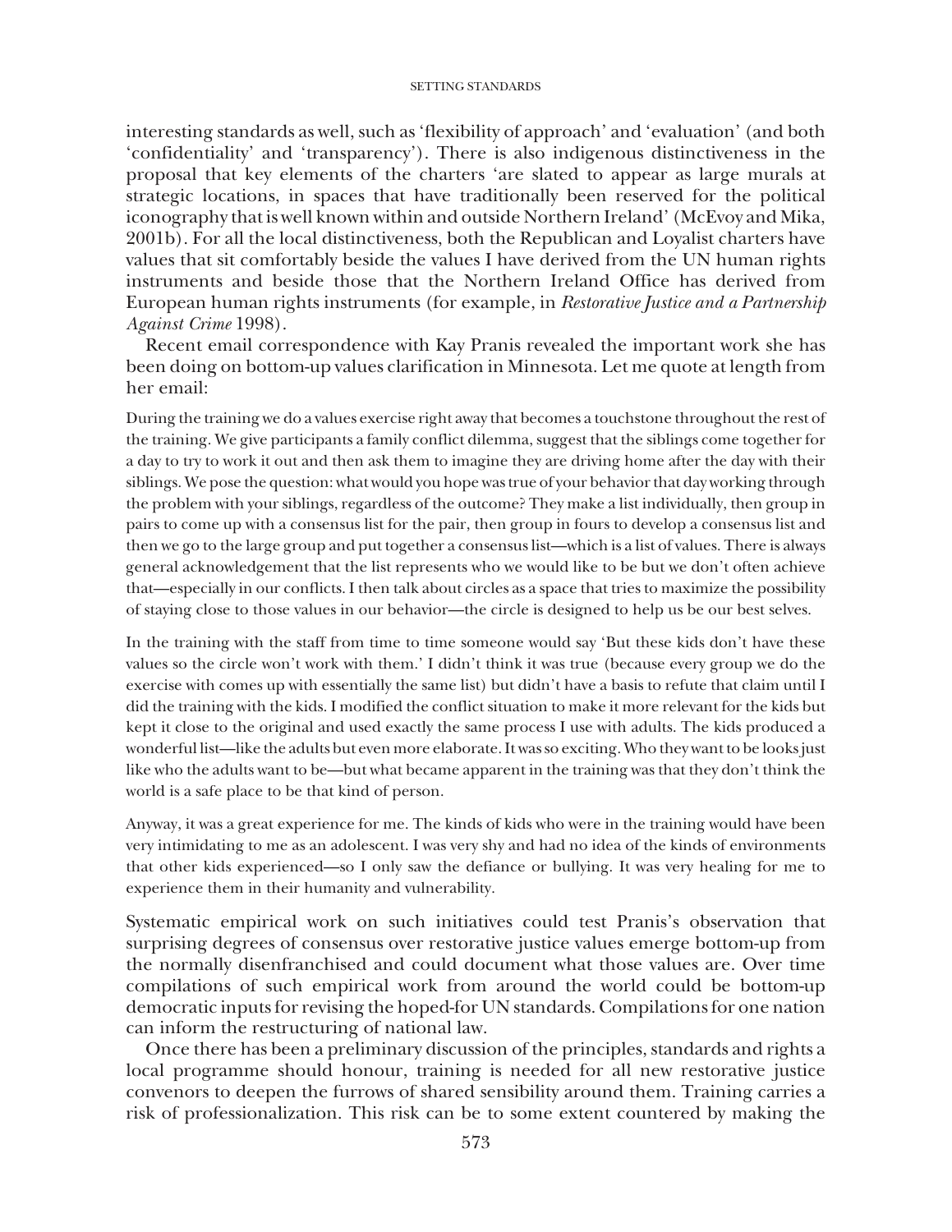training participatory, by giving trainees the power to reframe the curriculum. It need not be long. Three days of training followed by a period when convenors work with an experienced mentor and a follow-up day of reflection on the initial period of practice can turn out excellent convenors. Most people do not make good restorative justice facilitators. But I believe that in any large group of people, say in any 7th grade schoolroom, there will be someone with the ability to be an empowering facilitator of a restorative justice circle with only limited training.

It follows from this view that quality assurance is more important than training. I have sat through more restorative justice training sessions than any sane human being would aspire to and taught many others. As well trained as I am, a good quality assurance programme would weed me out as someone whose talents were better suited to other roles. My main deficiencies as a restorative justice conference facilitator are that I am sometimes too intellectually curious about things that are not important to the parties, I am sometimes more emotionally engaged than is best and my personality causes me to have too much dominance in a room; even when I have my mouth shut, my body language is too inured to leadership—communicating encouragement or doubt when all I should be communicating is attentive listening.

Many deficiencies of this kind can be cured by colleagues who sit in on our circles and communicate with us frankly about how we can improve. Other failings may require that we be gently steered into making a contribution somewhere other than in this frontline role. Either way, the crucial remedy is peer review complemented by feedback from participants. The feedback I mean involves the peer reviewer talking to participants after a conference or circle to elicit any concerns they have about the way the facilitator played out their role. It is this process of post-conference regulatory conversations about the conduct of the conference itself that helps clarify how we should give life to the principles, standards and rights that restorative justice must honour. The 'regular inspection by the independent criminal justice inspectorate' recommended by the Criminal Justice Review for Northern Ireland could be crafted to fulfil this role.<sup>2</sup>

## *Conclusion*

The suggestion here is to do something like the following before setting up a new restorative justice programme:

(1) Assemble stakeholders to reflect on a starting set of principles, standards or rights. These starting objectives might be grounded in the values and rights in UN or European human rights instruments.

<sup>&</sup>lt;sup>2</sup> One of the referees pointed out the double standard that this inspectorate was to be 'created exclusively for restorative justice (and not for any independent inspection of conventional justice organizations or practices)'. I do not know enough to have a view on whether this inspectorate as the referee implies is a statist conspiracy to crush community justice. But on the double standard of restorative justice having to face superior accountability mechanisms than state justice, of the courts being a sufficient check on poor prosecutorial practice but not on poor restorative conference practice, of restorative justice being set evaluation research expectations much higher than have ever been set for the efficacy and justice of courts, these double standards are a good thing. This is because the accountability standards of extant criminal justice institutions are intolerably unsatisfactory from the perspective of restorative justice philosophy, certainly from a civic republican one (see Roche 2001).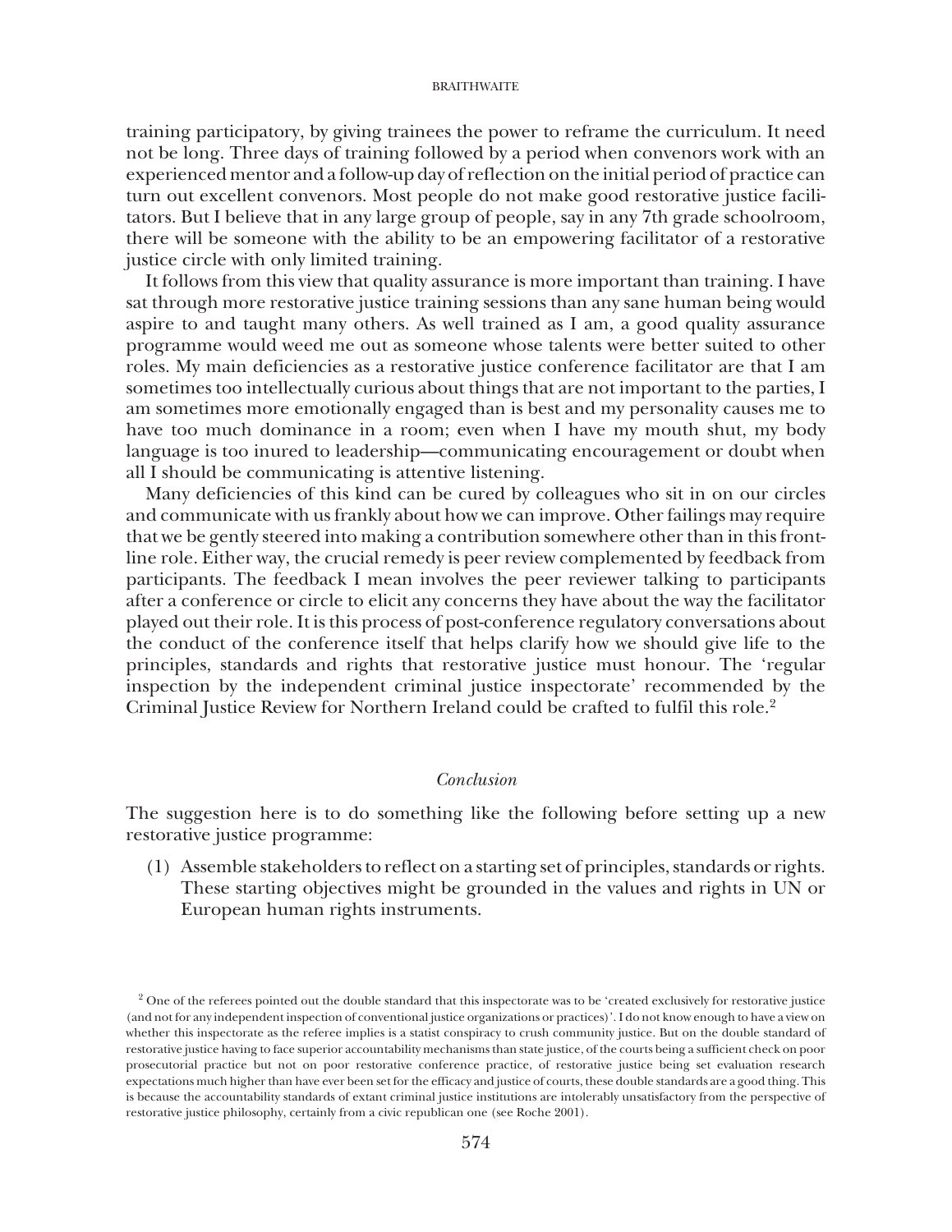- (2) Secure through this local democratic deliberation a set of local commitments to standards that are widely shared. Secure commitment to continuing regulatory conversations around other standards that stakeholders consider important, but where sensibilities are not shared.
- (3) Try to resolve the contested standards through reflexive praxis—restorative justice practice that reflects back on its starting assumptions.
- (4) Avoid didactic training. Make the training sessions, especially role-plays, part of this locally reflexive praxis that continually rebuilds the ship of restorative justice while it sails the local seas.
- (5) Use peer review not only to counsel against practices that threaten the consensually shared standards but also to advance our understanding of the contested standards through regulatory deliberation.
- (6) Aggregate these local regulatory conversations into a national regulatory conversation. If the local regulatory conversations converge on the importance of certain rights that should never be infringed, then the state should stand behind those rights, for example by legislating for them or threatening programme funding when they are flouted. But where there is no democratically deliberated consensus, the state should be wary of national standards that threaten local innovation and local cultural difference.

At the end of the day it is better that restorative justice learn from making mistakes than that it make the mistake of refusing to learn. This mistake usually takes the form of believing that standards and rights should be grounded in the rulings of lawyers whose eyes are blinkered to the reflective practice of justice by the people. Recent experience is ground for optimism that if we regulate flexibly, being mindful of all the local ideas for innovation, richer models of restorative justice can blossom. Critics who believe in a univocal justice system as opposed to a legal pluralist one will look askance at the long list of standards I have suggested might emerge from allowing a thousand flowers to bloom bottom-up. But it may be that citizens will find they like a criminal justice system with a lot of bottom-up aspirations for reducing injustice and perhaps a rather smaller number of top-down constraints on what sort of flowers should be allowed to bloom. Designing research that asks citizens with experience of a restorative justice process to evaluate it on 20 or 30 criteria is actually not difficult, just as it is not impossible to collect objective outcome data on multiple criteria of evaluation. If the worry is that justice innovations that seek to accomplish many things will actually do the most important things badly, then this worry can be tested empirically by such research.<sup>3</sup> Of course we already have a criminal law that at some levels aspires to most of the objectives canvassed here. It aspires to enact criminal laws and execute enforcement that *protects the environment*, without manifesting much interest in empirical research on whether its criminalization strategies actually do improve the environment. Defenders of our criminal law claim that it does many of the things it does to *protect the dignity* of citizens without demanding evaluation

 $3$  If they are right, such critics will be able to specify a set of core evaluation criteria. Programmes that perform well on a large number of non-core standards they set out to maximize will produce poor results on the core criteria. Of course, my hypothesis is that this will prove wrong. My reasons are that injustice is variegated and requires creativity to confront in all its forms and that injustice in the periphery (a refugee camp) is a cause of injustice at the core (the World Trade Centre). While it equally sounds plausible that the best way to advance knowledge might be to create knowledge institutions with highly focused objectives, empirically it is non-focused institutions called universities that win most Nobel Prizes, not specialist research institutes or business laboratories.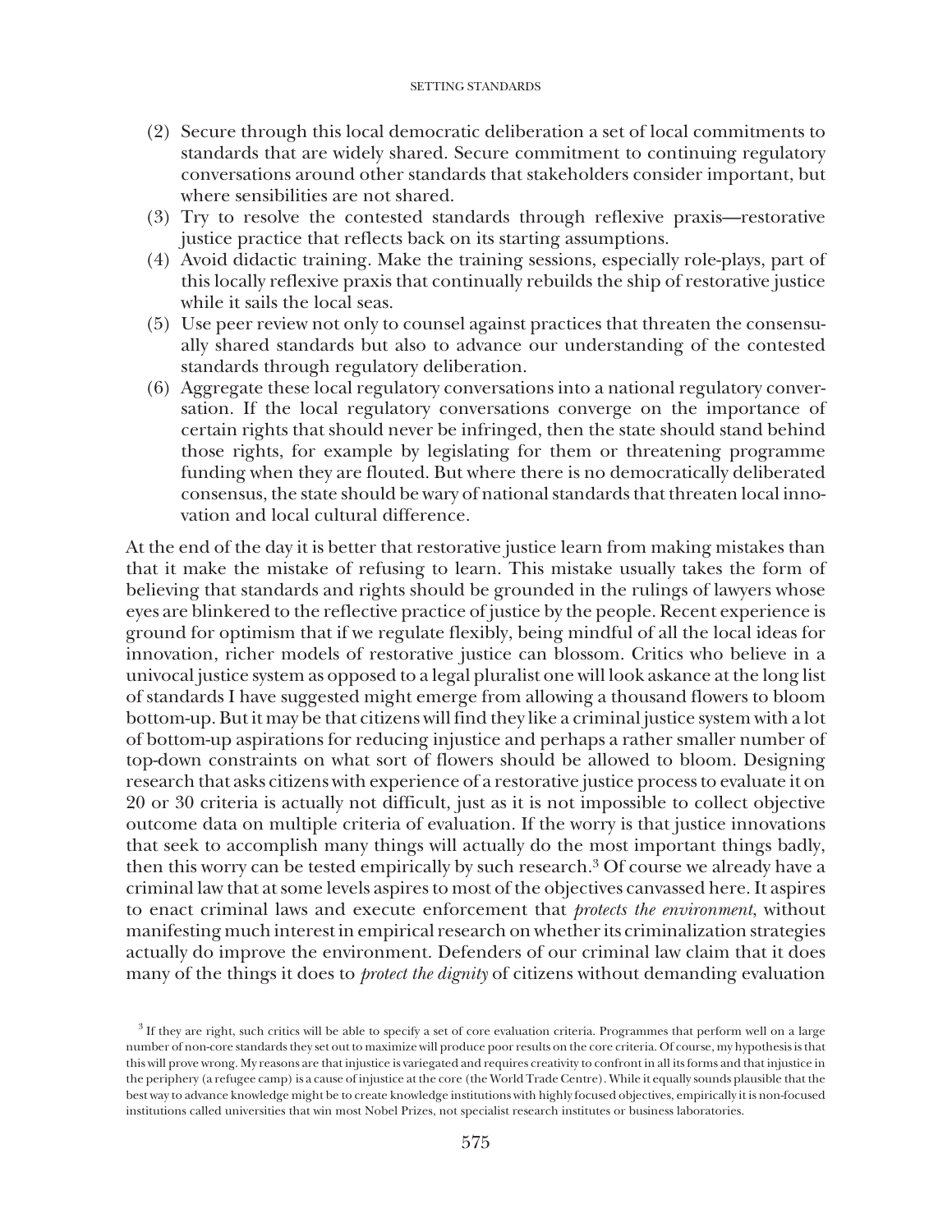research on how dignified citizens believe they have been treated by said institutions, and so on. Evidence and innovation from below instead of armchair pontification from above should be what drive the hopes of restorative justice to replace our existing injustice system with one that actually does more to promote justice than to crush it. It would be a less tidy justice system, but tidiness seems decisively not a good candidate for a justice standards framework.

## **REFERENCES**

- ABEL, R. (1981), 'Conservative Conflict and the Reproduction of Capitalism: The Role of Informal Justice', *International Journal of the Sociology of Law*, 9: 245–67.
- ——(1982), 'The Contradictions of Informal Justice', in R. Abel, ed., *The Politics of Informal Justice, I: The American Experience*, 1–13. New York: Academic Press.
- AULD, J., GORMALLY, B., MCEVOY, K. and RITCHIE, M. (1997), 'Designing a System of Restorative Community Justice: A Discussion Document', *The Blue Book*. Belfast: The Authors.
- COMMUNITY RESTORATIVE JUSTICE IRELAND (n.d.), *Standards and Values of Restorative Justice Practice*. Belfast.
- BLACK, J. (1997), *Rules and Regulators*. Oxford: Oxford University Press.
- ——(1998), 'Talking About Regulation', *Public Law*, Spring: 77–105.
- BRAITHWAITE, J. (2002), *Restorative Justice and Responsive Regulation*. New York: Oxford University Press.
- BRAITHWAITE, J. and BILES, D. (1984), 'Victims and Offenders: The Australian Experience', in *Victimization and Fear of Crime: World Perspectives*, edited by R. Block. Washington, DC: US Department of Justice.
- BRAITHWAITE, J. and PETTIT, P. (1990), *Not Just Deserts: A Republican Theory of Criminal Justice*. Oxford: Oxford University Press.
- BROWN, J. G. (1994), 'The Use of Mediation to Resolve Criminal Cases: A Procedural Critique', *Emory Law Journal*, 43: 1247–309.
- ECKSTEIN, H. (1975), 'Case Study and Theory in Political Science', in N. Greenstein and N. Polsby, eds., *Handbook of Political Science*, Vol. 7: Strategies of Enquiry. Reading, MA: Addison-Wesley.
- GUNNINGHAM, N. and GRABOSKY, P. (1998), *Smart Regulation: Designing Environmental Policy*. Oxford: Clarendon Press.
- HABERMAS, J. (1996), *Between Facts and Norms: Contributions to a Discourse Theory of Law and Democracy*. London: Polity Press.
- HAINES, K. (1998), 'Some Principled Objections to a Restorative Justice Approach to Working with Juvenile Offenders', in *Restorative Justice for Juveniles: Potentialities, Risks and Problems for Research*, in L. Walgrave, ed., selection of papers presented at the International Conference, Leuven, 12–14 May 1997, pp. 93–113. Leuven: Leuven University Press.
- HINDELANG, M. J., GOTTFREDSON, M. R. and GAROFALO, J. (1978), *Victims of Personal Crime: An Empirical Foundation for a Theory of Personal Victimization*. Cambridge, MA: Ballinger.
- HOWLEY, P. (2002), Breaking Spears and Mending Hearts, Sydney: Federation Press.
- JONES, C. (1993), 'Auditing Criminal Justice', *British Journal of Criminology*, 33: 187–202.
- MCEVOY, K. and MIKA, H. (2001a), 'Punishment, Politics and Praxis: Restorative Justice and Non-Violent Alternatives to Paramilitary Punishments in Northern Ireland', *Policing and Society*, 11: 359.
	- ——eds. (2001), 'International Perspectives on Restorative Justice', conference report. Belfast: Queen's University.